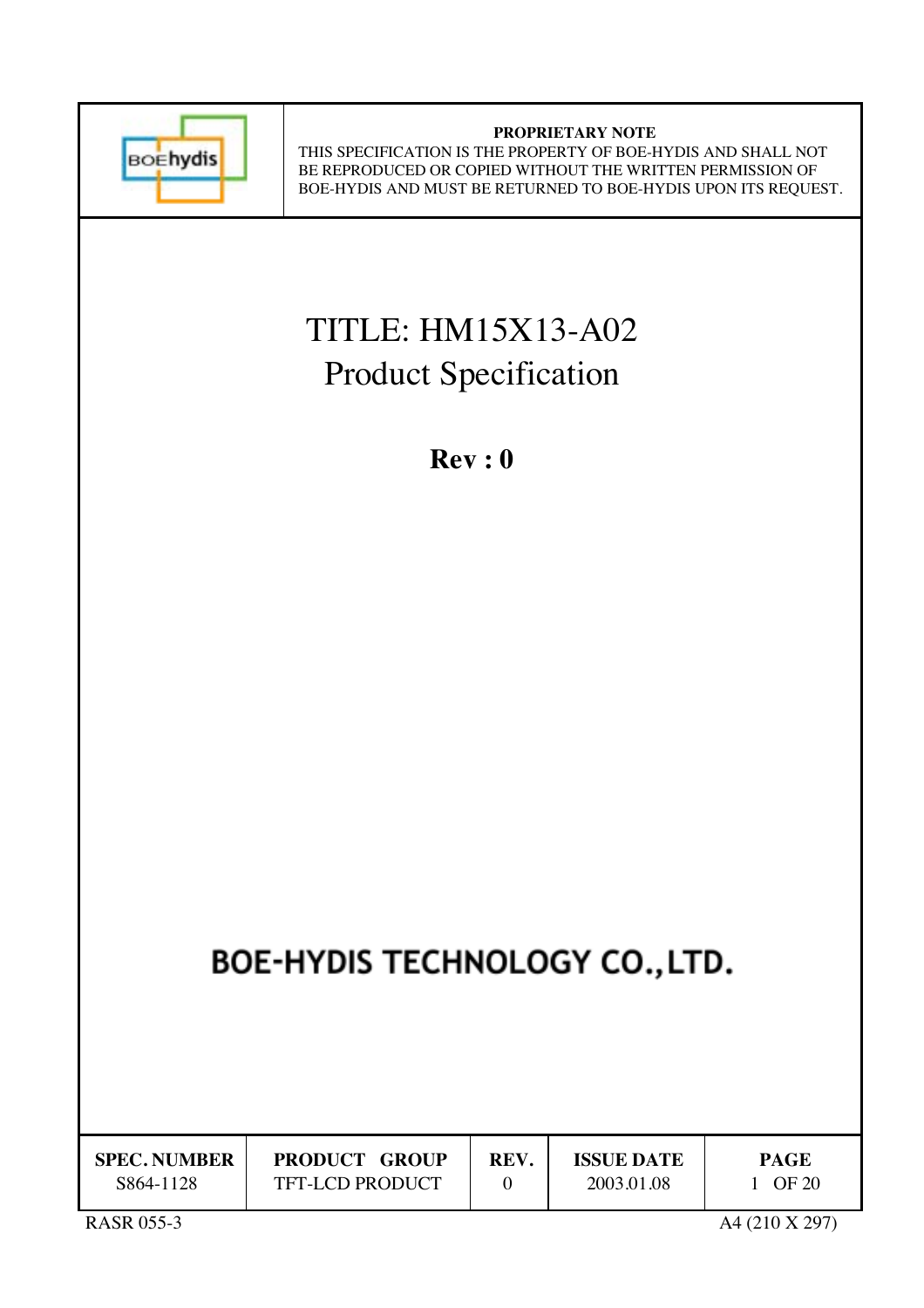| <b>BOEhydis</b>   |                     |                        | <b>PRODUCT GROUP</b><br>REV.      |                  | <b>ISSUE DATE</b> |
|-------------------|---------------------|------------------------|-----------------------------------|------------------|-------------------|
|                   |                     |                        | TFT-LCD PRODUCT                   | $\boldsymbol{0}$ | 2003.01.08        |
|                   |                     |                        |                                   |                  |                   |
|                   |                     |                        | <b>REVISION HISTORY</b>           |                  |                   |
| REV.              | ECN NO.             |                        | DESCRIPTION OF CHANGES            | <b>DATE</b>      | PREPARED          |
| $\boldsymbol{0}$  |                     | <b>Initial Release</b> |                                   | 03.01.08         | YJ. Yoon          |
|                   |                     |                        |                                   |                  |                   |
|                   | <b>SPEC. NUMBER</b> |                        | <b>SPEC. TITLE</b>                |                  | <b>PAGE</b>       |
|                   | S864-1128           |                        | HM15X13-A02 Product Specification |                  | 2 OF<br>20        |
| <b>RASR 056-1</b> |                     |                        |                                   |                  | A4 (210 X 297)    |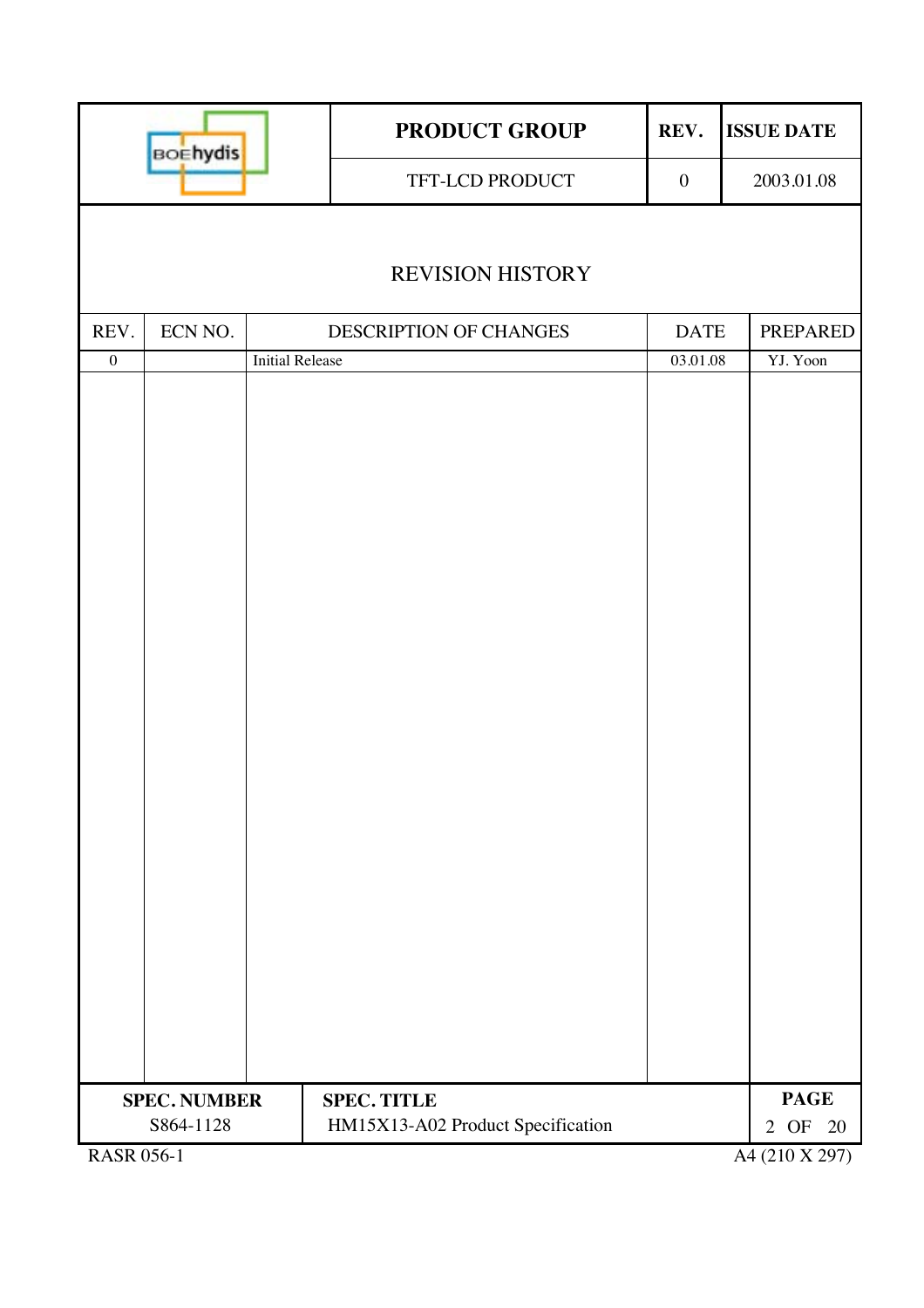| <b>BOEhydis</b> |                                 | <b>PRODUCT GROUP</b> |          | <b>ISSUE DATE</b> |  |  |
|-----------------|---------------------------------|----------------------|----------|-------------------|--|--|
|                 |                                 | TFT-LCD PRODUCT      | $\theta$ | 2003.01.08        |  |  |
|                 | <b>Contents</b>                 |                      |          |                   |  |  |
| No.             | Item                            |                      |          |                   |  |  |
| 1.0             | <b>GENERAL DESCRIPTION</b>      | $\overline{4}$       |          |                   |  |  |
| 2.0             | <b>ABSOLUTE MAXIMUM RATINGS</b> | 5                    |          |                   |  |  |
| 3.0             | ELECTRICAL SPECIFICATIONS       |                      |          | 6                 |  |  |
| 4.0             | OPTICAL SPECIFICATIONS          |                      |          | 7                 |  |  |
| 5.0             | INTERFACE CONNECTION            |                      |          | 9                 |  |  |
| 6.0             | <b>MONITOR MODES</b>            |                      |          | 11                |  |  |
| 7.0             | <b>OSD FUNCTION</b>             |                      |          | 12                |  |  |
| 8.0             | <b>RELIABILITY TEST</b>         |                      |          | 13                |  |  |
| 9.0             | <b>ENVIRONMENT &amp; SAFETY</b> |                      |          | 14                |  |  |
| 10.0            | HANDLING & CAUTIONS             | 15                   |          |                   |  |  |
| 11.0            | <b>APPENDIX</b>                 |                      |          | 16                |  |  |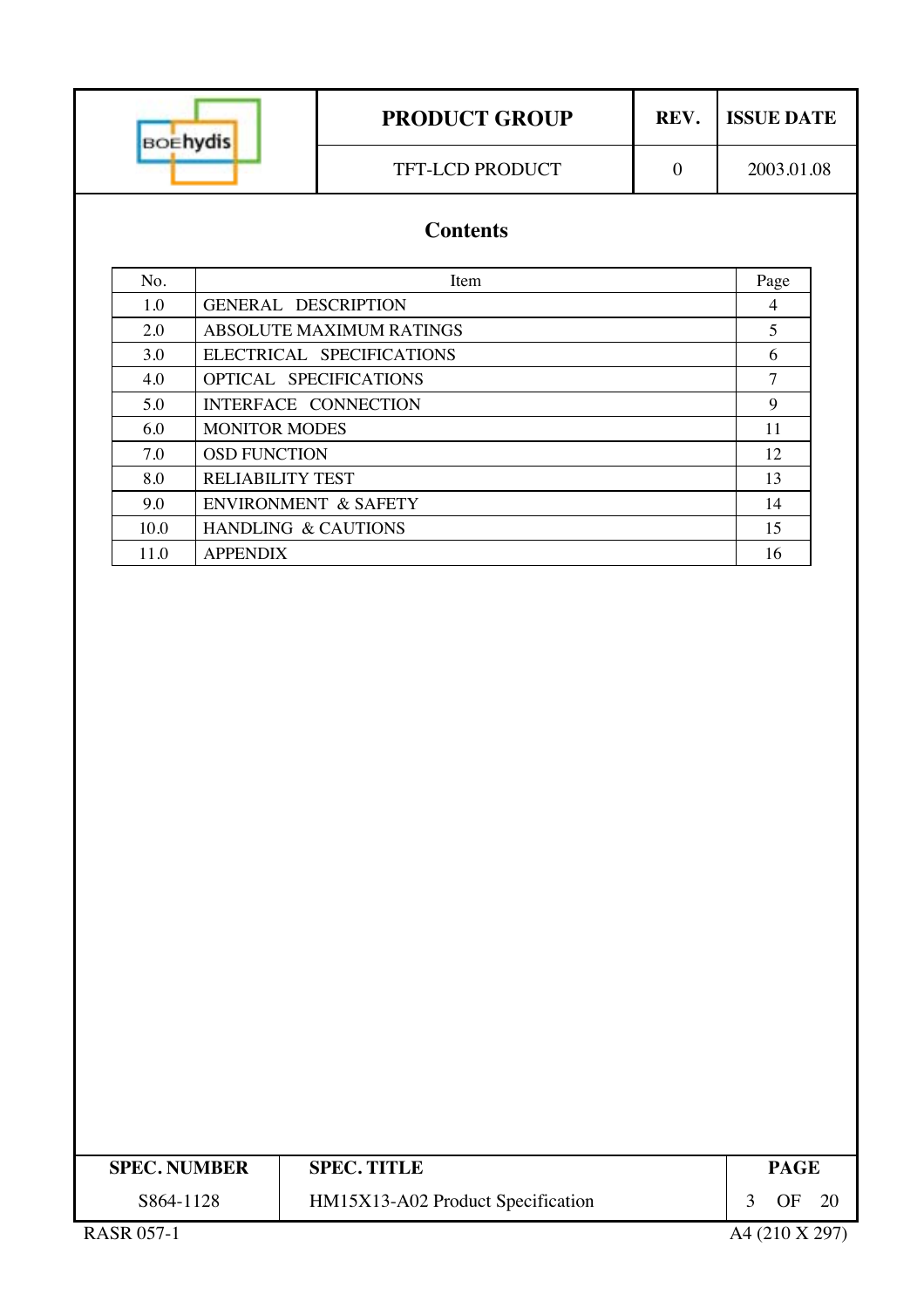| <b>BOEhydis</b> | <b>PRODUCT GROUP</b> | REV. | <b>ISSUE DATE</b> |
|-----------------|----------------------|------|-------------------|
|                 | TFT-LCD PRODUCT      |      | 2003.01.08        |

### **1.0 GENERAL DESCRIPTION**

1.1 Introduction

HM15X13-A02 is an Intelligent Module  $^{TM}$  that is integrating conventional LCM and A/D board. This module has a 15.0 inch diagonally measured active area with XGA resolutions (1024 x 768) and can display 16,194,277 colors with Dithering. HM15X13-A02 accepts standard analog RGB and Sync signals from any XGA, SVGA, VGA video controller signals and supports from VGA to XGA resolutions at vertical refresh rate to 75Hz.



RASR 057-1 A4 (210 X 297)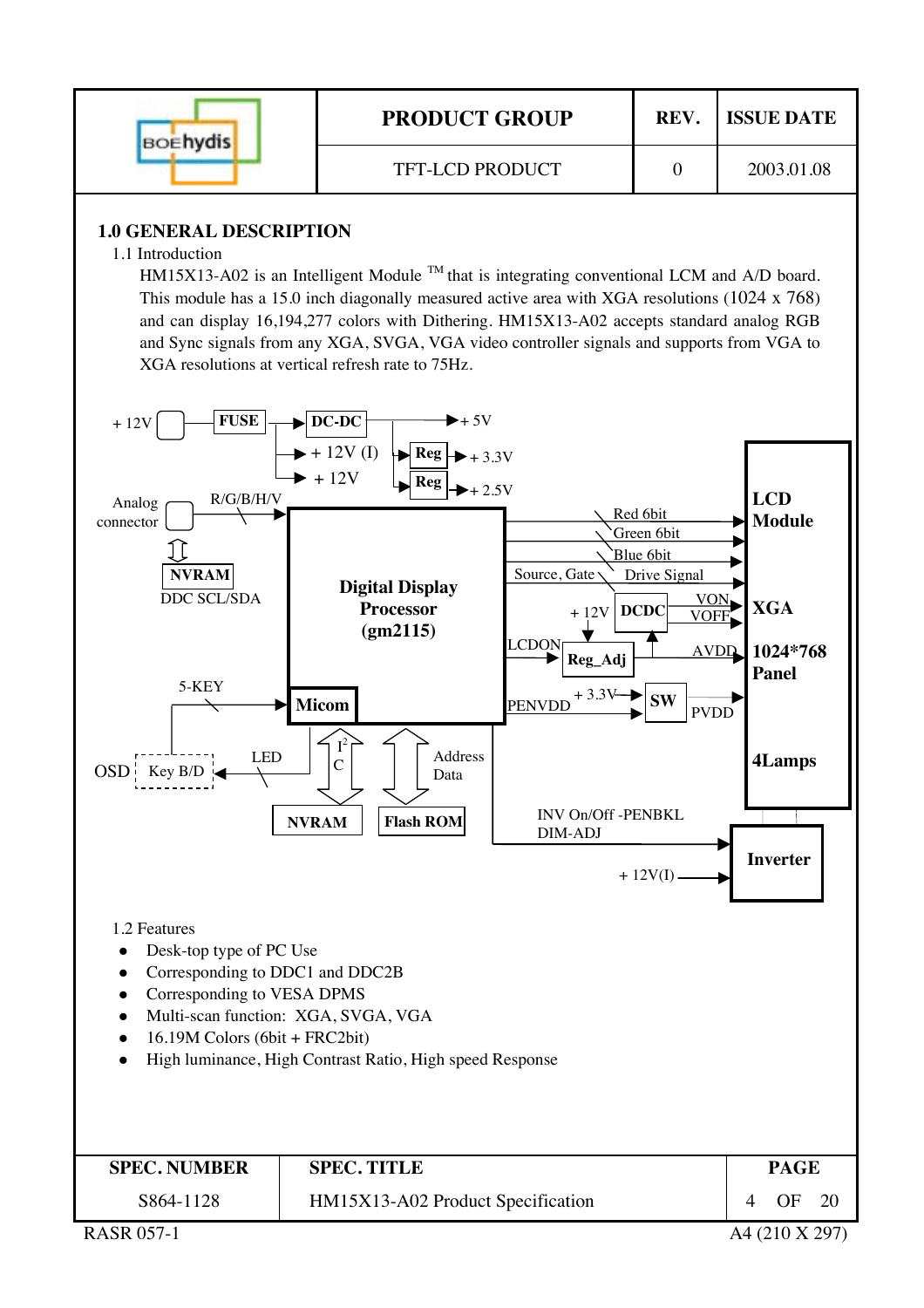|                            | <b>BOEhydis</b>            | <b>PRODUCT GROUP</b> | REV. | <b>ISSUE DATE</b> |  |  |
|----------------------------|----------------------------|----------------------|------|-------------------|--|--|
|                            |                            | TFT-LCD PRODUCT      |      | 2003.01.08        |  |  |
|                            | 1.3 General Specifications |                      |      |                   |  |  |
| Specification<br>Parameter |                            |                      |      | Unit<br>Remarks   |  |  |

| Active area         | 304.128 (H) $\times$ 228.096(V)                      | mm     |        |
|---------------------|------------------------------------------------------|--------|--------|
| Number of pixels    | $1024(H) \times 768(V)$                              | pixels |        |
| Pixel pitch         | $0.297(H) \times 0.297(V)$                           | mm     |        |
| Pixel arrangement   | <b>RGB</b> Vertical stripe                           |        |        |
| Display colors      | $16.19M$ (6bit + FRC2bit)                            | colors |        |
| Display mode        | Normally white                                       |        |        |
| Dimensional outline | 331.6(H) $\pm$ 0.5 ×254.7(V) $\pm$ 0.5 ×20.0(D) Typ. | mm     |        |
| Weight              | 1,510 Max                                            | g      |        |
| Back-light          | Top/Bottom edge side 4-CCFL type                     |        | Note 1 |
| Surface treatment   | Haze $25$ , Anti-glare & hard-coating $3H$           |        |        |

Note:

1. CCFL (Cold Cathode Fluorescent Lamp)

## **2.0 ABSOLUTE MAXIMUM RATINGS**

| Parameter                             | Symbol        | Min.     | Max.  | Unit            | Remarks            |
|---------------------------------------|---------------|----------|-------|-----------------|--------------------|
| Power Input Voltage                   | $\rm V_{DD}$  | $-0.3$   | 14.0  | V               | $Ta = 25^{\circ}C$ |
| <b>Backlight Power Supply Voltage</b> | $\rm V_{DDB}$ | $-0.3$   | 14.0  | V               |                    |
| Logic Input Voltage                   | $\rm V_{IN1}$ | $-0.3$   | 5.0   | V               | $Ta = 25^{\circ}C$ |
| <b>RGB</b> Input Voltage              | $\rm V_{IN2}$ | $-0.3$   | 2.5   | V               | $V_{DD} = 12V$     |
| <b>Operating Temperature</b>          | $T_{OP}$      |          | $+50$ | $\Gamma$        |                    |
| (Humidity)                            | <b>RH</b>     | $\theta$ | 80    | $\%$            | ≤ 40 °C            |
| <b>Storage Temperature</b>            | $T_{ST}$      |          | $+60$ | $\rm ^{\circ}C$ |                    |
| (Humidity)                            | <b>RH</b>     | $-20$    | 90    | $\%$            | $\leq 40$ °C       |

| <b>SPEC. NUMBER</b> | <b>SPEC. TITLE</b>                |  | <b>PAGE</b>    |      |  |
|---------------------|-----------------------------------|--|----------------|------|--|
| S864-1128           | HM15X13-A02 Product Specification |  | OF             | - 20 |  |
| <b>RASR 057-1</b>   |                                   |  | A4 (210 X 297) |      |  |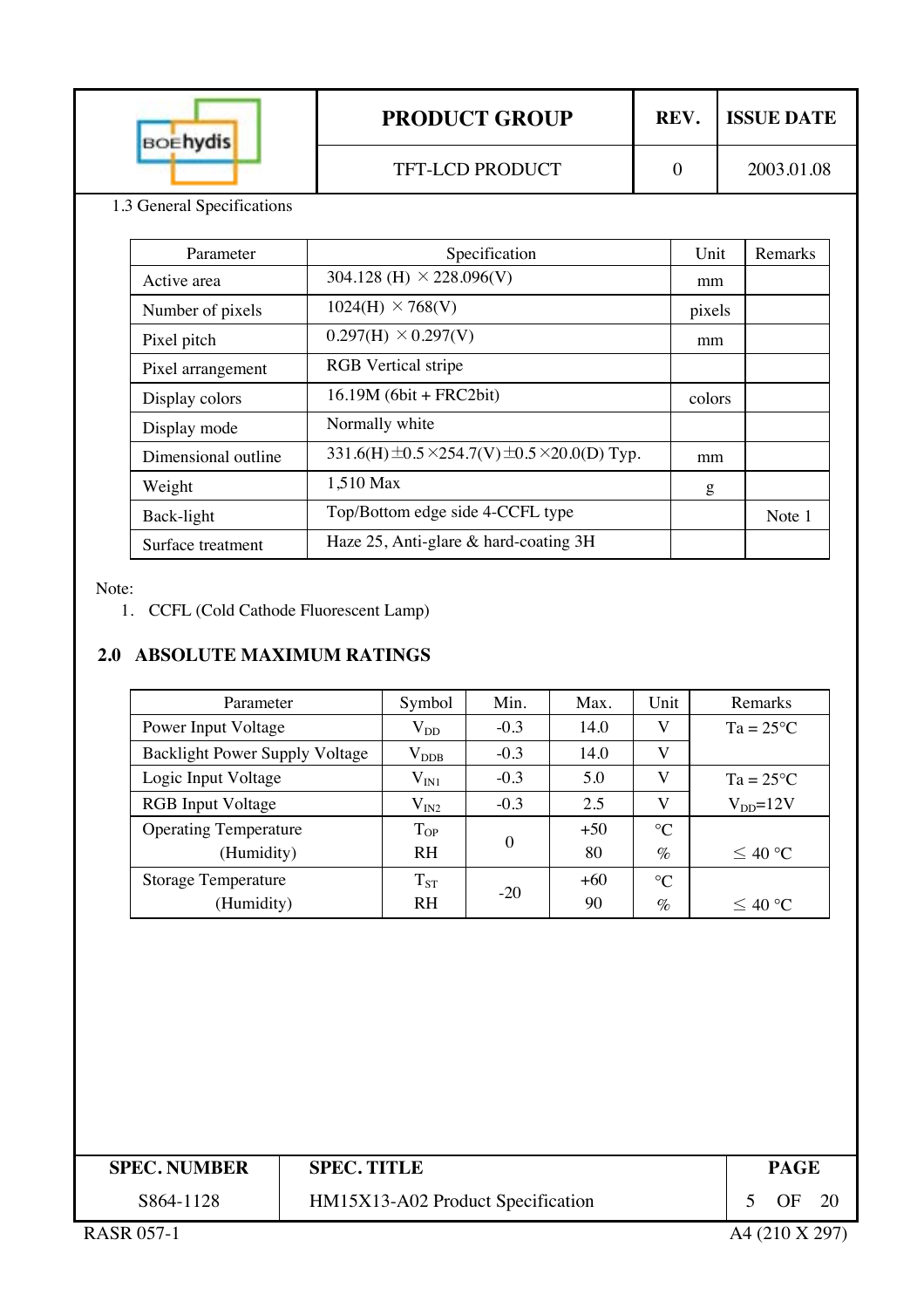| <b>BOEhydis</b> |
|-----------------|
|                 |

# **3.0 ELECTRICAL SPECIFICATIONS**

#### 3.1 Electrical Specifications

- Maximum : Vertical Two Line Skip Typical : Eight Color Bar
- 

| 1, prout      | $\cdot$ Light Color Dur |         |                 |       |             | Frequency : 75Hz, Ta = $25\pm 2^{\circ}$ C |
|---------------|-------------------------|---------|-----------------|-------|-------------|--------------------------------------------|
| Parameter     | Symbol                  | Min     | T <sub>VD</sub> | Max   | <b>Jnit</b> | Remark                                     |
| Input Voltage | VDD                     | 10.8    | 12.0            | 13.2  |             |                                            |
| Input Current | IDD                     | $2.0\,$ | $\mathcal{L}$   | ن د ک |             |                                            |

3.2 Video signal (R, G, B) input and Sync Signal Input

| н. | $\epsilon$ | ാ∘∩ |
|----|------------|-----|
|    |            |     |

| Parameter         |                   | Min.    | Typ.    | Max.                     | Unit   | Remarks |
|-------------------|-------------------|---------|---------|--------------------------|--------|---------|
| Maximum Amplitude |                   |         | 0.7     | $\overline{\phantom{a}}$ | $Vp-p$ | Note 1  |
| White-black)      |                   | (Black) | (White) |                          |        |         |
|                   | Amplitude         | 2.0     | 3.3     | 5.0                      | $Vp-p$ | Note 2  |
| Sync              | H- Scan Frequency | 24.8    |         | 60.0                     | KHz    |         |
|                   | V-Scan Frequency  | 56      |         | 75                       | Hz     |         |

Note:

- 1. Contrast adjustment is needed if the amplitude exceeds 0.7 Vp-p. Impedance is 75 Ohm±5%. @Max 50pF
- 2. Polarity is positive and negative at TTL level Impedance is 470-Ohm min. @Max 1000pF

#### 3.3 DPMS (Display Power Management Signaling) Measuring condition: VDD=12.0V

#### Frequency :  $75\text{Hz}$ , Ta =  $25\pm 2^{\circ}\text{C}$

| <b>VESA DPMS</b> |               | Signal    |                | Power        | Unit | LED status |  |
|------------------|---------------|-----------|----------------|--------------|------|------------|--|
|                  | Horizontal    | Vertical  | Video          | Consumption. |      |            |  |
| Power On         | <b>Pulses</b> | Pulses    | Active         | $27$ (Max)   | W    | Green      |  |
| Standby          | No Pulses     | Pulses    | Blanked        | Less than 1  | W    | Amber      |  |
| Suspend          | Pulses        | No Pulses | Blanked        | Less than 1  | W    | Amber      |  |
| Active Off       | No Pulses     | No Pulses | <b>Blanked</b> | Less than 1  | W    | Amber      |  |

| <b>SPEC. NUMBER</b> | <b>SPEC. TITLE</b>                | <b>PAGE</b>    |  |
|---------------------|-----------------------------------|----------------|--|
| S864-1128           | HM15X13-A02 Product Specification | 6 OF 20        |  |
| <b>RASR 057-1</b>   |                                   | A4 (210 X 297) |  |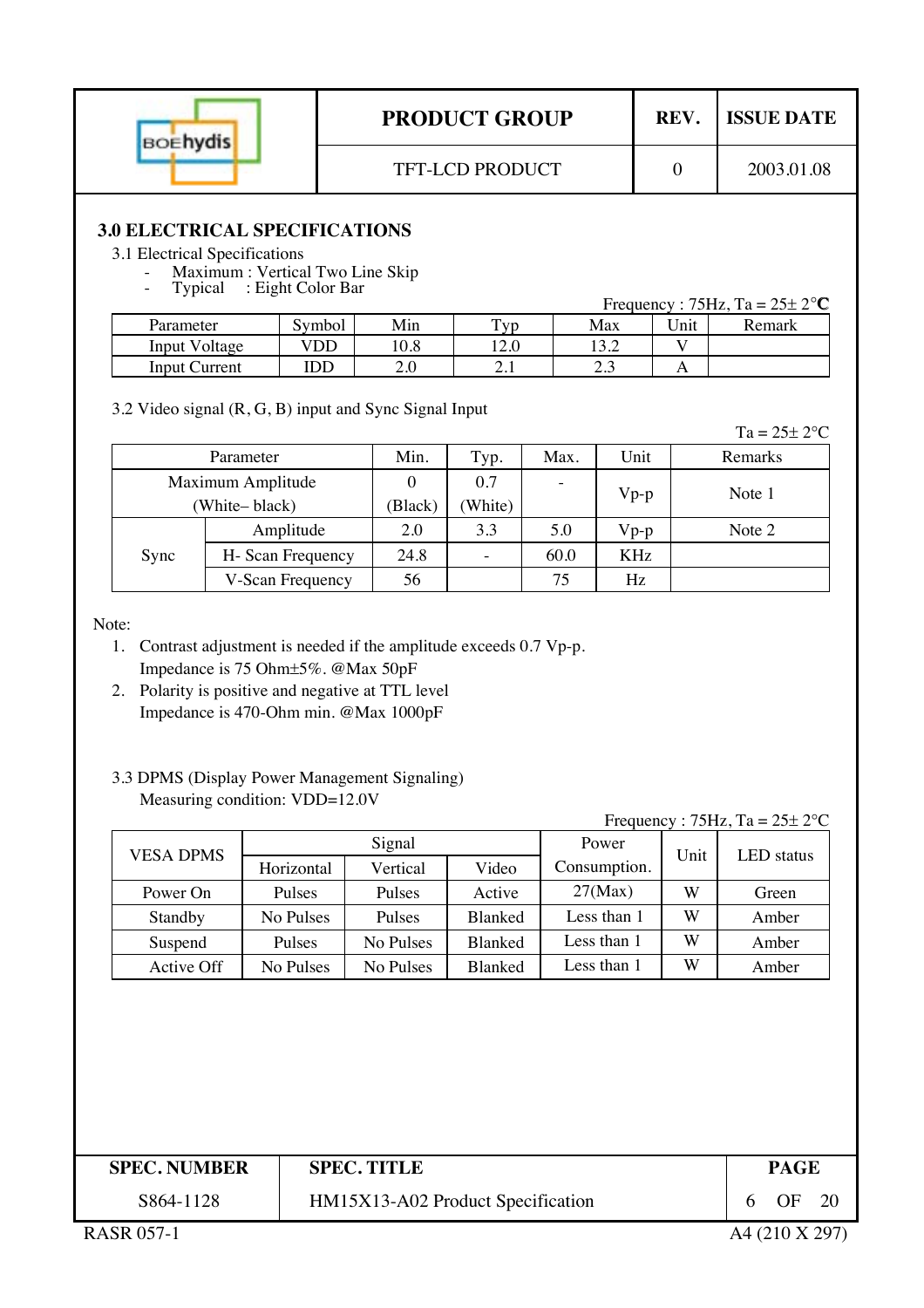| <b>BOEhydis</b> | <b>PRODUCT GROUP</b>   | REV. | <b>ISSUE DATE</b> |  |
|-----------------|------------------------|------|-------------------|--|
|                 | <b>TFT-LCD PRODUCT</b> |      | 2003.01.08        |  |

## **4.0 OPTICAL SPECIFICATIONS**

The measurement shall be executed after 30 minutes warm-up period. Measuring equipment: TOPCON-BM5. Measuring condition: 1) fv=60Hz, f<sub>DCLK</sub>=32.5MHz @after RESET 2) Contrast, Brightness = maximum

|                                   |                            |                       |                                   |        |                |                          |                   | Ta= $25±2$ °C |
|-----------------------------------|----------------------------|-----------------------|-----------------------------------|--------|----------------|--------------------------|-------------------|---------------|
| Parameter                         |                            | Symbol                | Condition                         | Min.   | Typ.           | Max.                     | Unit              | Remark        |
| Viewing<br>Angle range            | Horizontal                 | $\theta_3$            |                                   | 70     | 80             |                          | Deg.              |               |
|                                   |                            | $\theta$ <sup>9</sup> | CR > 5                            | 70     | 80             | $\overline{a}$           | Deg.              | Note 1        |
|                                   | Vertical                   | $\theta_{12}$         |                                   | 40     | 50             | $\frac{1}{2}$            | Deg.              |               |
|                                   |                            | $\theta_6$            |                                   | 65     | 80             | $\frac{1}{2}$            | Deg.              |               |
|                                   | Horizontal                 | $\theta_3$            |                                   | 60     | 65             | $\overline{a}$           | Deg.              |               |
|                                   |                            | $\theta$ <sup>9</sup> | CR > 10                           | 60     | 65             | $\overline{a}$           | Deg.              | Note 2        |
|                                   | Vertical                   | $\theta_{12}$         |                                   | 35     | 45             | $\frac{1}{2}$            | Deg.              |               |
|                                   |                            | $\theta_6$            |                                   | 50     | 65             | $\frac{1}{2}$            | Deg.              |               |
| Luminance Contrast ratio          |                            | CR                    |                                   | 300    | 350            | $\qquad \qquad -$        |                   | Note 3        |
| Luminance of White                |                            | $Y_{w}$               |                                   | 200    | 250            | $\frac{1}{2}$            | cd/m <sup>2</sup> | Note 4        |
|                                   | White luminance uniformity |                       |                                   |        |                | 1.4                      |                   | Note 5        |
|                                   | White                      | $X_{W}$               |                                   | 0.274  | 0.304          | 0.334                    |                   | Note 6        |
|                                   |                            | $y_w$                 |                                   | 0.304  | 0.334          | 0.364                    |                   |               |
|                                   |                            | $X_R$                 |                                   | 0.596  | 0.629          | 0.659                    |                   |               |
| Color                             | Red                        | <b>y</b> <sub>R</sub> | $\theta = 0^{\circ}$              | 0.320  | 0.350          | 0.380                    |                   |               |
| Chromaticity<br>(CIE 1931)        |                            | $X_G$                 | $\phi = 0^{\circ}$<br>$IBL=6.0mA$ | 0.237  | 0.267          | 0.297                    |                   |               |
|                                   | Green                      | УG                    |                                   | 0.583  | 0.613          | 0.643                    |                   |               |
|                                   |                            | $X_B$                 |                                   | 0.111  | 0.141          | 0.171                    |                   |               |
|                                   | Blue                       | yв                    |                                   | 0.053  | 0.083          | 0.113                    |                   |               |
| Color Reproduction                |                            |                       |                                   | 70     |                |                          | $\%$              |               |
| Response Time<br>$(Rise + Decay)$ |                            | Ttotal                |                                   |        | 25             | 30                       | ms                | Note 7        |
|                                   | <b>Cross Talk</b>          |                       |                                   |        | $\overline{a}$ | 2.0                      | $\%$              | Note 8        |
| Lamp lifetime                     |                            | Hr                    | $IBL=6.0mA$                       | 50,000 | $\overline{a}$ | $\overline{\phantom{a}}$ | hrs               | Note 9        |

**SPEC. NUMBER PAGE** S864-1128

**SPEC. TITLE**

HM15X13-A02 Product Specification 7 OF 20

RASR 057-1 A4 (210 X 297)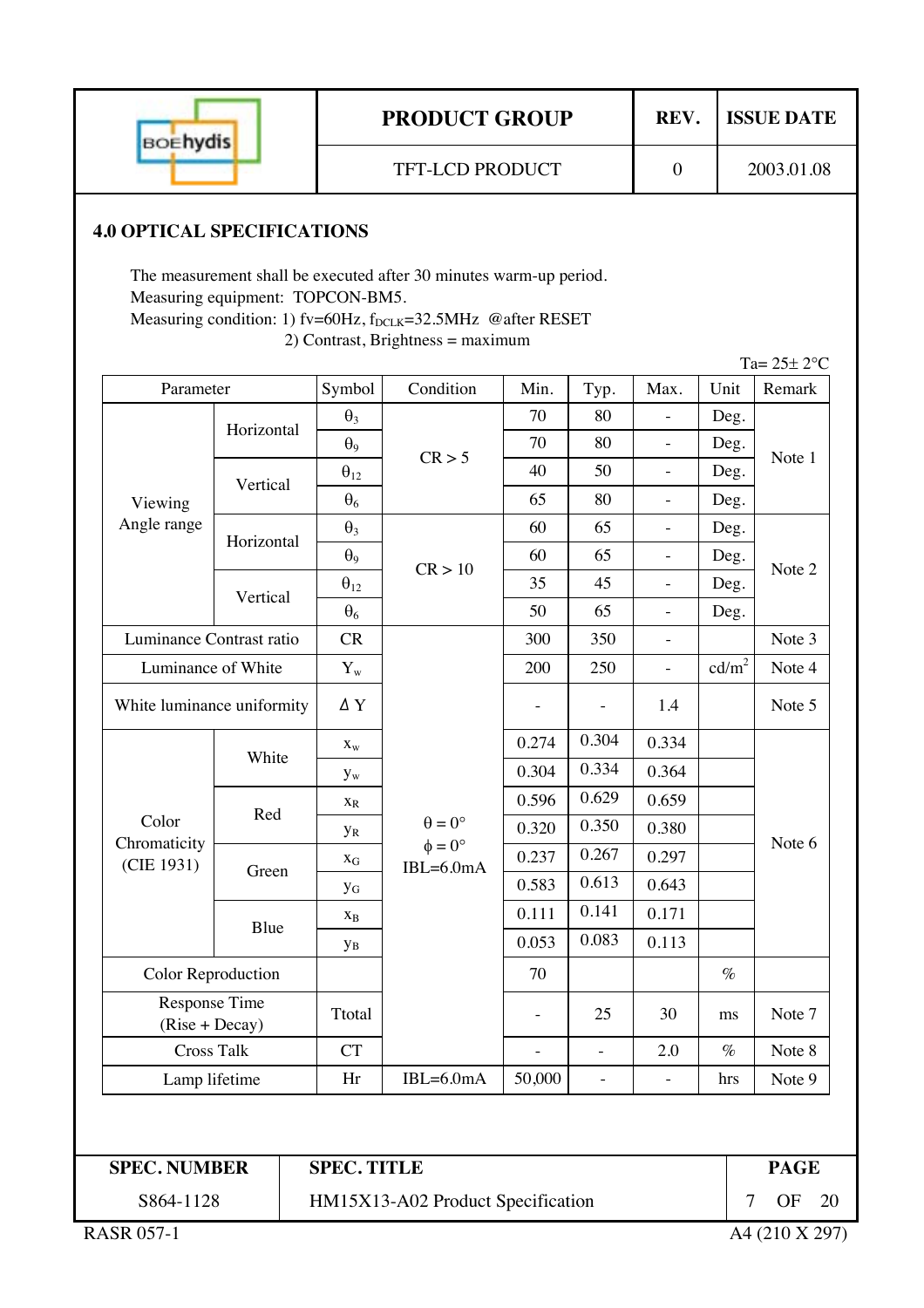| <b>BOEhydis</b> | <b>PRODUCT GROUP</b> | REV. | <b>ISSUE DATE</b> |
|-----------------|----------------------|------|-------------------|
|                 | TFT-LCD PRODUCT      |      | 2003.01.08        |

Note:

- 1. Viewing angle is the angle at which the contrast ratio is greater than 10. The other condition is note 1.
- 2. Contrast measurements shall be made at viewing angle of  $\theta = 0^{\circ}$  and at the center of the LCD surface. Luminance shall be measured with all pixels in the view field set first to white, then to the dark (black) state. (See FIGURE 1 shown in Appendix) Luminance Contrast Ratio (CR) is defined mathematically.

 $CR =$  Luminance when displaying a white raster<br>Luminance when displaying a black raster

- 3. Center Luminance of white is defined as the LCD surface. Luminance shall be measured with all pixels in the view field set first to white. This measurement shall be taken at the locations shown in FIGURE 2 for a total of the measurements per display.
- 4. The White luminance uniformity on LCD surface is then expressed as :  $\Delta Y =$  Maximum Luminance of 13 points / Minimum Luminance of 13 points (see FIGURE 2 shown in Appendix).
- 5. The color chromaticity coordinates shall be calculated from the spectral data measured with all pixels first in red, green, blue and white. Measurements shall be made at the center of the panel.
- 6. The electro-optical response time measurements shall be made as FIGURE 3 shown in Appendix by switching the "data" input signal ON and OFF. The times needed for the luminance to change from 10% to 90% is Td, and 90% to 10% is Tr.
- 7. Cross-Talk of one area of the LCD surface by another shall be measured by comparing the luminance  $(Y_A)$  of a 25mm diameter area, with all display pixels set to a gray level, to the luminance  $(Y_B)$  of that same area when any adjacent area is driven dark. (See FIGURE 4 shown in Appendix).
- 8. Definition of lamp only lifetime is average life shall be defined as remained rate under 50% of total amount at the life test.

| <b>SPEC. NUMBER</b> | <b>SPEC. TITLE</b>                | PAGE |     |
|---------------------|-----------------------------------|------|-----|
| S864-1128           | HM15X13-A02 Product Specification | ΩE   | -20 |
|                     |                                   |      |     |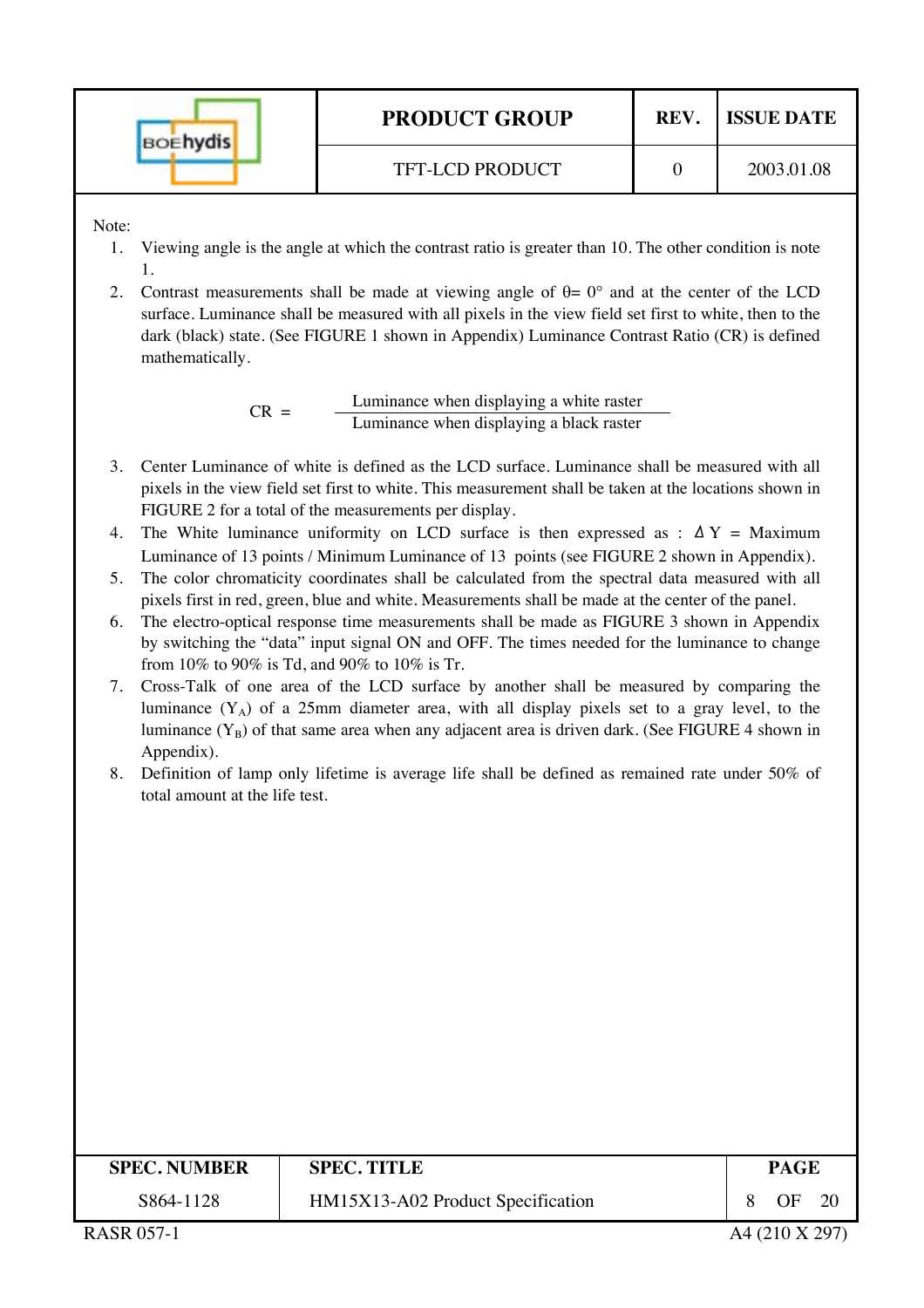|  | <b>BOEhydis</b> |                                 |                        | <b>PRODUCT GROUP</b> | REV.       | <b>ISSUE DATE</b> |            |  |
|--|-----------------|---------------------------------|------------------------|----------------------|------------|-------------------|------------|--|
|  |                 |                                 | <b>TFT-LCD PRODUCT</b> | 0                    | 2003.01.08 |                   |            |  |
|  |                 | <b>5.0 INTERFACE CONNECTION</b> |                        |                      |            |                   |            |  |
|  | 5.1 Connectors  |                                 |                        |                      |            |                   |            |  |
|  | Part            | Description                     | Pin No                 | Module Side          |            | User Side         |            |  |
|  |                 | <b>CN101</b>                    |                        | S12B-PH-SM3-TB       | <b>JST</b> | <b>PHR-12</b>     | <b>JST</b> |  |
|  | Analog          |                                 | 13                     | Or 1294A-1203R       | UJU        | Or equivalent     | -          |  |
|  |                 |                                 |                        | S4B-PH-SM3-TB        | <b>JST</b> | PHR-4             | <b>JST</b> |  |
|  | Power           | <b>CN107</b>                    | 4                      | Or 1294A-0403R       | UJU        | Or equivalent     | -          |  |
|  | <b>OSD</b>      |                                 | 8                      | 53261-0890           | Molex      | 51021-0800        | Molex      |  |
|  |                 | <b>CN102</b>                    |                        |                      |            | Or equivalent     |            |  |

#### 5.2 Pin Description

(1) Analog  $(R, G, B)$  input connector

| Pin No | Symbol      | Function           | 15pin D-sub |
|--------|-------------|--------------------|-------------|
| 1      | <b>SCL</b>  | <b>DDC</b> Clock   | 15          |
| 2      | <b>SDA</b>  | <b>DDC</b> Data    | 12          |
| 3      | $+5V$       | +5V Power          | 9           |
| 4      | <b>VSY</b>  | Vertical Sync      | 14          |
| 5      | <b>HSY</b>  | Horizontal Sync    | 13          |
| 6      | <b>SGND</b> | Sync Ground        | 10          |
| 7      | B           | Analog Blue        | 3           |
| 8      | <b>BGND</b> | <b>Blue Ground</b> | 8           |
| 9      | G           | Analog Green       | 2           |
| 10     | <b>GGND</b> | Green Ground       |             |
| 11     | R           | Analog Red         |             |
| 12     | RGND        | Red Ground         |             |

#### (2) OSD input connector (Default)

| Pin No         | Symbol           | <b>Function</b>   |
|----------------|------------------|-------------------|
|                | SW1              | <b>OSD</b> Select |
| 2              | SW <sub>2</sub>  | OSD Left (-)      |
| 3              | SW <sub>3</sub>  | $OSD$ Right $(+)$ |
|                | SW4              | <b>OSD</b> Menu   |
| $\overline{5}$ | LED1             | <b>LED</b> Green  |
| 6              | LED <sub>2</sub> | <b>LED</b> Red    |
|                | <b>GND</b>       | Ground            |
| Ջ              | <b>POWER</b>     | On / Off          |

(3) Power input connector

| Pin No | Symbol     | Function            |
|--------|------------|---------------------|
|        | VDD        | $+12V$ Power Supply |
|        | VDD        | $+12V$ Power Supply |
|        | <b>GND</b> | Ground              |
|        | 7ND        | Ground              |

**SPEC. NUMBER SPEC. TITLE** PAGE

# **SPEC. TITLE**

S864-1128

HM15X13-A02 Product Specification 9 OF 20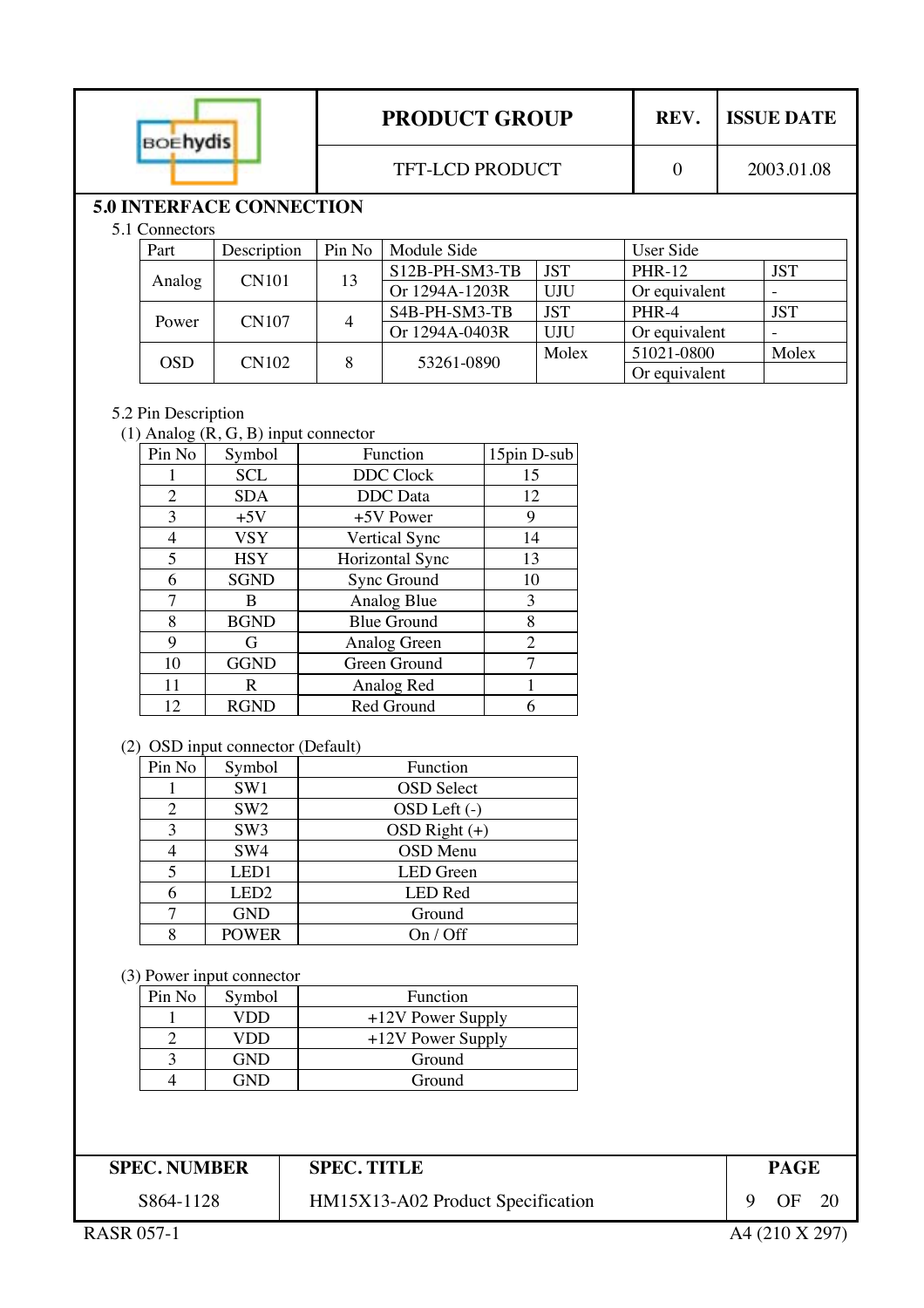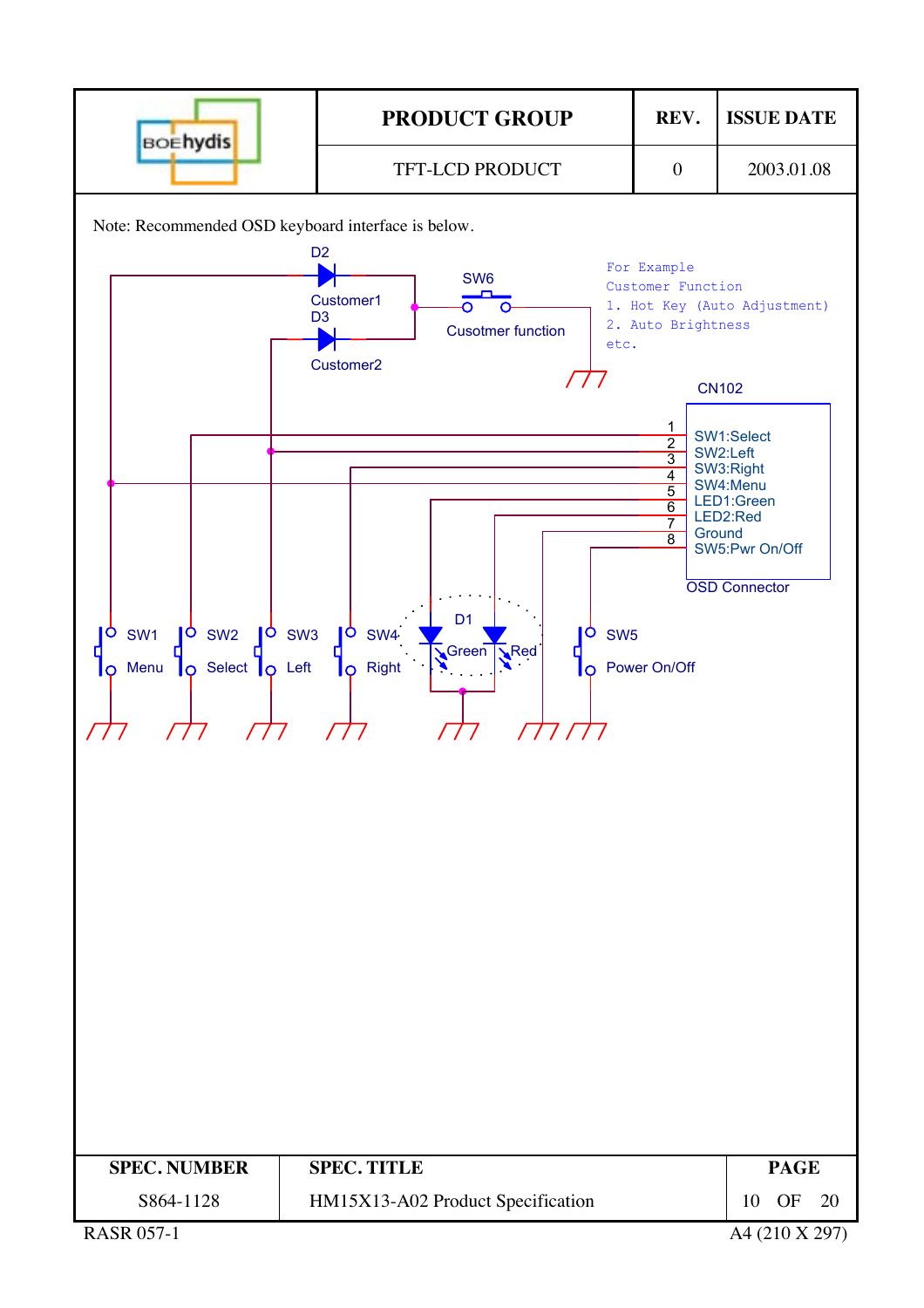| <b>BOEhydis</b> | <b>PRODUCT GROUP</b>   | REV. | <b>ISSUE DATE</b> |  |
|-----------------|------------------------|------|-------------------|--|
|                 | <b>TFT-LCD PRODUCT</b> |      | 2003.01.08        |  |

## **6.0 MONITOR MODES**

| Resolution       | Horizontal |                          | Vertical |                          | Pxl Clk | Horizontal |      | Vertical  |       |                | Remark    |             |
|------------------|------------|--------------------------|----------|--------------------------|---------|------------|------|-----------|-------|----------------|-----------|-------------|
|                  | (KHz)      |                          | (Hz)     |                          | (MHz)   | Total      | Sync | <b>BP</b> | Total | Sync           | <b>BP</b> |             |
| 640 x 350        | 31.47      | $+$                      | 70.09    | $\overline{\phantom{a}}$ | 25.175  | 800        | 96   | 48        | 449   | $\overline{2}$ | 60        | <b>VGA</b>  |
|                  | 24.83      | $\equiv$                 | 56.42    | $\overline{\phantom{0}}$ | 21.053  | 848        | 64   | 84        | 440   | 8              | 32        | <b>PC98</b> |
| $640 \times 400$ | 31.47      | $\overline{\phantom{a}}$ | 70.09    | $+$                      | 25.175  | 800        | 96   | 48        | 449   | $\overline{2}$ | 35        | <b>VGA</b>  |
|                  | 31.47      | $\bar{a}$                | 59.94    | ÷,                       | 25.175  | 800        | 96   | 40        | 525   | 2              | 25        | <b>VGA</b>  |
| 640 x 480        | 37.86      | $\overline{\phantom{a}}$ | 72.81    | $\overline{\phantom{a}}$ | 31.500  | 832        | 40   | 120       | 520   | 3              | 20        | <b>VESA</b> |
|                  | 37.50      | $\overline{\phantom{a}}$ | 75.00    | $\overline{\phantom{a}}$ | 31.500  | 840        | 64   | 120       | 500   | 3              | 16        | <b>VESA</b> |
| 720 x 400        | 31.47      | $\overline{\phantom{0}}$ | 70.08    | $+$                      | 28.321  | 900        | 108  | 54        | 449   | $\overline{2}$ | 35        | US text     |
|                  | 35.16      | $+$                      | 56.25    | $+$                      | 36.000  | 1024       | 72   | 128       | 625   | $\overline{2}$ | 22        | <b>VESA</b> |
|                  | 37.88      | $+$                      | 60.32    | $+$                      | 40.000  | 1056       | 128  | 88        | 628   | 4              | 23        | <b>VESA</b> |
| 800 x 600        | 48.08      | $+$                      | 72.19    | $+$                      | 50.000  | 1040       | 120  | 64        | 666   | 6              | 23        | <b>VESA</b> |
|                  | 46.88      | $+$                      | 75.00    | $+$                      | 49.500  | 1056       | 80   | 160       | 625   | 3              | 21        | <b>VESA</b> |
| 1024 x 768       | 48.36      | $\overline{\phantom{a}}$ | 60.00    | $\overline{\phantom{a}}$ | 65.000  | 1344       | 136  | 160       | 806   | 6              | 29        | <b>VESA</b> |
|                  | 56.48      | ÷                        | 70.07    | $\overline{\phantom{a}}$ | 75.000  | 1328       | 136  | 144       | 806   | 6              | 29        | <b>VESA</b> |
|                  | 60.02      | $+$                      | 75.03    | $+$                      | 78.750  | 1312       | 96   | 176       | 800   | 3              | 28        | <b>VESA</b> |

Note:

1. At 640x400-70Hz, OSD Resolution message is 720x400-70Hz.

2. If signal source is not satisfied with VESA timing mode, Auto adjustment cannot work correctly. In that case, use the Clock adjustment and then use Phase adjustment, manually.

- 3. Highest addressable resolutions are 1280x1024 at 75Hz, 1600x1200 at 60Hz.
- Addressable means the monitor will sync up to this mode.
- $\bullet$  However, Hydis does not guarantee the image will be sized, shaped and centered correctly.
- The following message will appear when in this mode "Please change to XGA"

| <b>SPEC. NUMBER</b> | <b>SPEC. TITLE</b>                | PAGE      |
|---------------------|-----------------------------------|-----------|
| S864-1128           | HM15X13-A02 Product Specification | OF<br>-20 |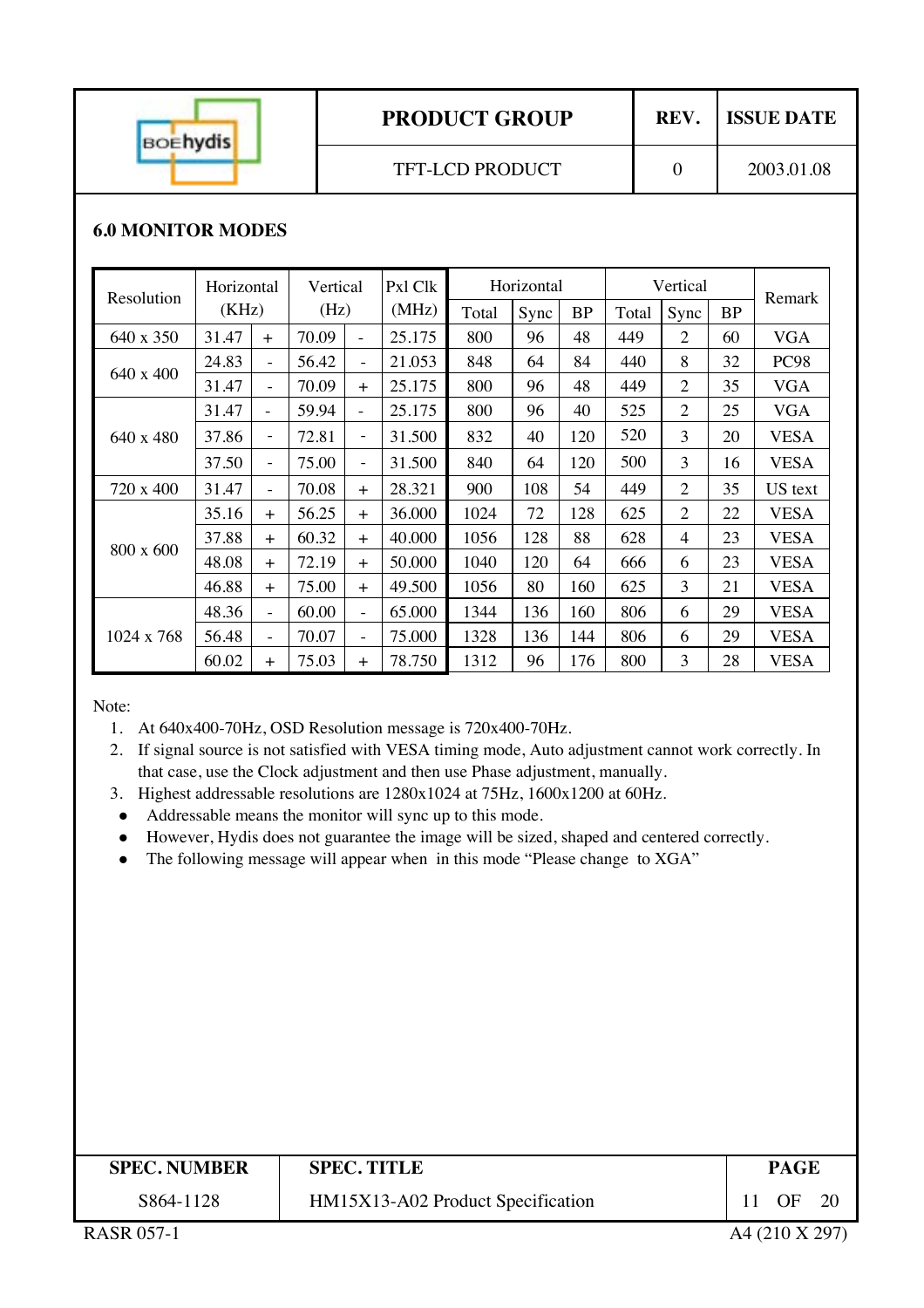| ıvdis<br>BOE            |                                                | <b>PRODUCT GROUP</b> |  | <b>ISSUE DATE</b> |  |  |  |
|-------------------------|------------------------------------------------|----------------------|--|-------------------|--|--|--|
|                         | TFT-LCD PRODUCT                                |                      |  | 2003.01.08        |  |  |  |
| <b>7.0 OSD FUNCTION</b> |                                                |                      |  |                   |  |  |  |
|                         | This OSD function is HYDIS's standard version. |                      |  |                   |  |  |  |
|                         | OSD function is customized specification.      |                      |  |                   |  |  |  |
| 7.1 Main Function       |                                                |                      |  |                   |  |  |  |
| Function<br>Menu<br>No. |                                                |                      |  |                   |  |  |  |

| 110.           | www                   |                       |                                                    |
|----------------|-----------------------|-----------------------|----------------------------------------------------|
|                | Auto Adjust           |                       | Adjust the clock, phase and position automatically |
| $\overline{2}$ | <b>Auto Contrast</b>  |                       | Adjust the contrast automatically (Gain control)   |
| 3              |                       | <b>Brightness</b>     | Adjust the Lamp Brightness (Dim control)           |
| $\overline{4}$ |                       | Contrast              | Adjust the contrast (Gain control)                 |
| 5              |                       | H-Position            | Adjust the horizontal display position             |
| 6              |                       | V-Position            | Adjust the vertical display position               |
| 7              |                       | Clock                 | Adjust the clock frequency                         |
| 8              |                       | Phase                 | Adjust the clock phase                             |
| 9              |                       | Language              | Select the language (English etc)                  |
| 10             |                       | Warm                  | Low color temperature (Reddish)                    |
| 11             |                       | Standard              | Standard color temperature (Normally)              |
| 12             | Color                 | Cool                  | High color temperature (Bluish)                    |
| 13             | Temperature           | User Red              | Control the red color level                        |
| 14             |                       | <b>User Green</b>     | Control the green color level                      |
| 15             |                       | <b>User Blue</b>      | Control the blue color level                       |
| 16             |                       | <b>OSD H-Position</b> | Move the OSD position horizontally                 |
| 17             | <b>OSD V-Position</b> |                       | Move the OSD position vertically                   |
| 18             | <b>OSD</b> Time       |                       | Adjust the OSD off time                            |
| 21             |                       | All Reset             | Return the value to factory status                 |
| 22             | Save & Exit           |                       | Save the set parameter and exit from OSD menu      |

Note:

1. If satisfactory results are not obtained using the Auto at Clock & Phase, use the Clock adjustment and then use phase, again

#### 7.2 Factory Mode Function (Left + Right Key)

| Item                 | Select Key               | Function / Description     | Remark             |
|----------------------|--------------------------|----------------------------|--------------------|
| <b>Self Test</b>     |                          | Display aging test pattern | Note 1             |
| <b>Factory Reset</b> |                          | Clear the EEPROM           | Note 2             |
| Model Name           |                          | Product model name         | User Specification |
| Version              |                          | Firmware version           | User Specification |
| <b>CKS</b>           | $\overline{\phantom{0}}$ | Firmware checksum          |                    |

Note:

- 1. Without Signal, Self test pattern is Red, Green, Blue, Yellow, Magenta, Cyan, white, and Black.
- 2. If EEPROM is changed, it must be operate Factory Reset.

7.3 Display Item

| Item                                | <b>Functions</b>                                  |  |  |
|-------------------------------------|---------------------------------------------------|--|--|
| Out of Timing or Equivalent message | Displayed when H-Sync. Or V-Sync are out of range |  |  |
| No Signal or Equivalent message     | Displayed when there is no signal                 |  |  |

| <b>SPEC. NUMBER</b> | <b>SPEC. TITLE</b>                | <b>PAGE</b>   |
|---------------------|-----------------------------------|---------------|
| S864-1128           | HM15X13-A02 Product Specification | - 20<br>12 OF |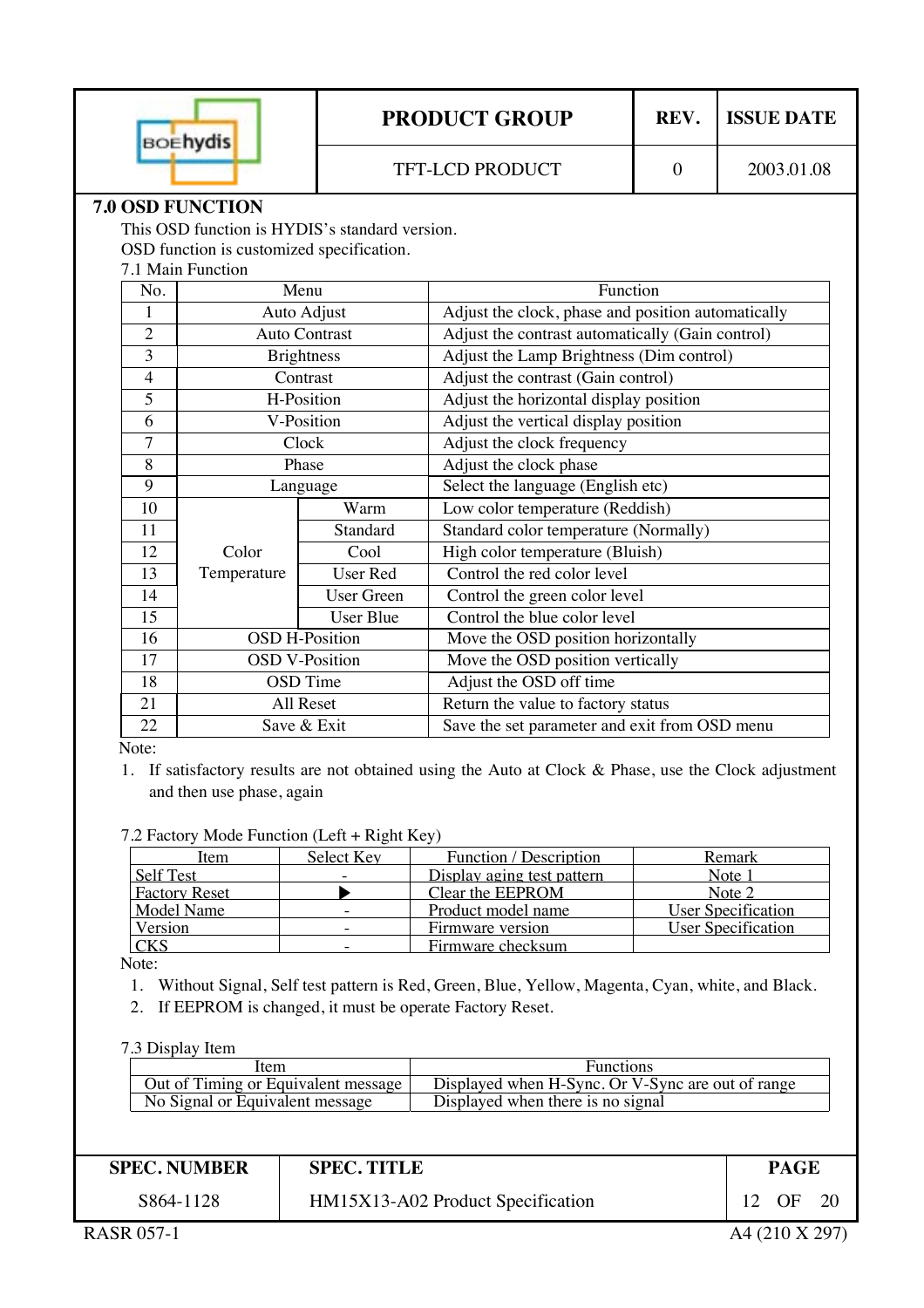

# **PRODUCT GROUP** REV. ISSUE DATE

# **8.0 RELIABILITY TEST**

| N <sub>o</sub> | <b>Test Items</b>                                    | Conditions                                                                                                |
|----------------|------------------------------------------------------|-----------------------------------------------------------------------------------------------------------|
| 1              | High temperature storage test                        | Ta = $60 °C$ , 240 hrs                                                                                    |
| 2              | Low temperature storage test                         | Ta = $-20$ °C, 240 hrs                                                                                    |
| 3              | High temperature $&$ high humidity<br>operation test | Ta = 50 °C, 80 %RH, 240 hrs                                                                               |
| $\overline{4}$ | High temperature operation test                      | Ta = $50 °C$ , 240 hrs                                                                                    |
| 5              | Low temperature operation test                       | Ta = $0 °C$ , 240 hrs                                                                                     |
| 6              | Thermal shock                                        | Ta = -20 °C $\leftrightarrow$ 60 °C (30 min), 100 cycle                                                   |
| $\overline{7}$ | Vibration test<br>(Non-operating)                    | Frequency : $10 \sim 300$ Hz<br>Gravity/AMP : 1.5G<br>Period<br>$: X, Y, Z$ 30 min                        |
| 8              | Shock test<br>(Non-operating)                        | :150G<br>Gravity<br>: 6ms, half sine wave<br>Pulse width<br>$\pm X, \pm Y, \pm Z$ Once for each direction |
| 9              | Electrostatic discharge test                         | : 150 pF, $330 \Omega$ , 15KV<br>Air<br>: 150 pF, 330 $\Omega$ , 8KV<br>Contact                           |

| <b>SPEC. NUMBER</b> | <b>SPEC. TITLE</b>                | <b>PAGE</b>     |
|---------------------|-----------------------------------|-----------------|
| S864-1128           | HM15X13-A02 Product Specification | 13<br>OF<br>-20 |
| <b>RASR 057-1</b>   |                                   | A4 (210 X 297)  |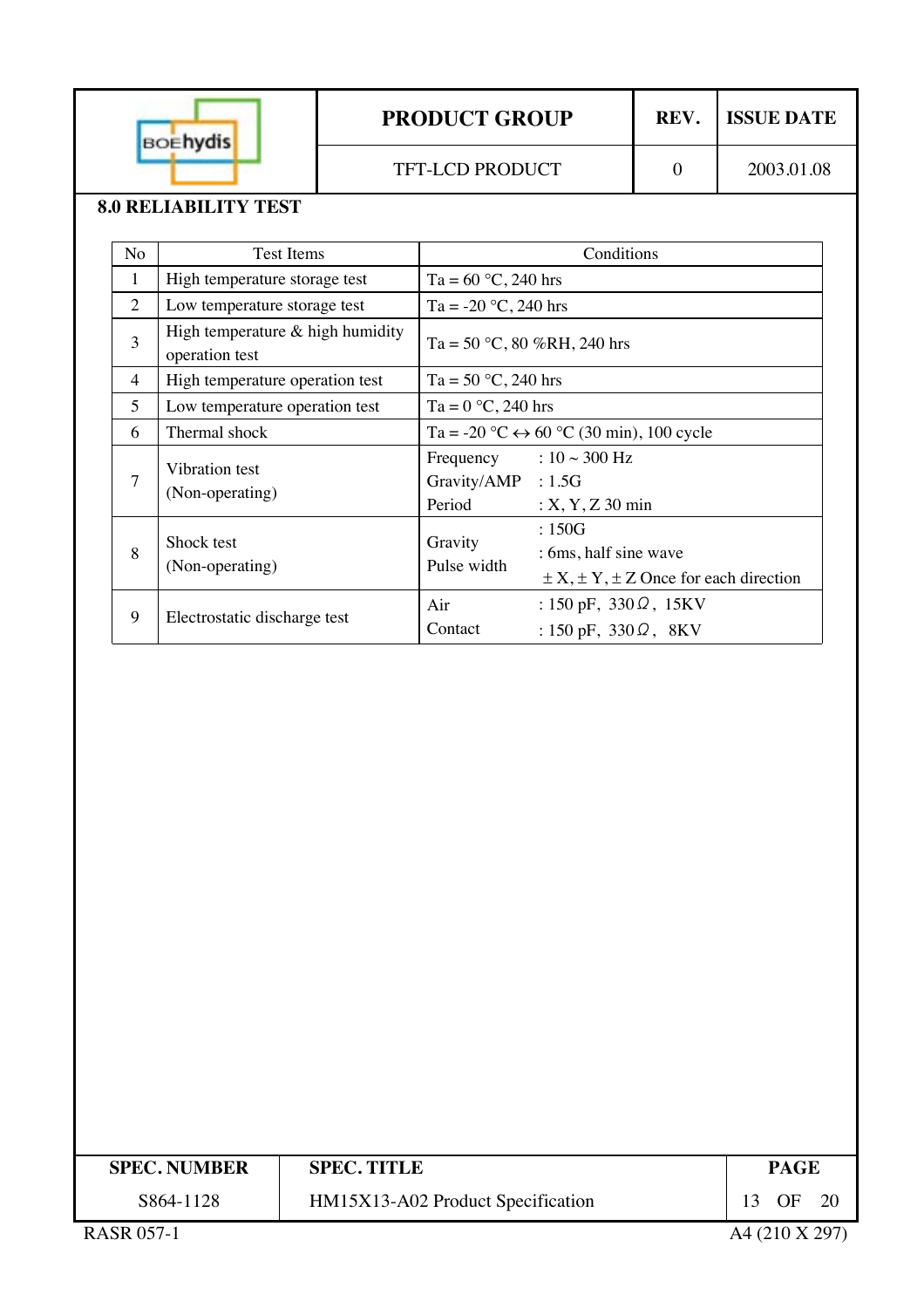|                     | <b>BOEhydis</b>                         |                                                                                                                                                    |                    | <b>PRODUCT GROUP</b>                        |     |                                                              | REV.         | <b>ISSUE DATE</b> |
|---------------------|-----------------------------------------|----------------------------------------------------------------------------------------------------------------------------------------------------|--------------------|---------------------------------------------|-----|--------------------------------------------------------------|--------------|-------------------|
|                     |                                         |                                                                                                                                                    |                    | <b>TFT-LCD PRODUCT</b>                      |     |                                                              | $\mathbf{0}$ | 2003.01.08        |
|                     |                                         | 9.0 ENVIRONMENT & SAFETY                                                                                                                           |                    |                                             |     |                                                              |              |                   |
|                     |                                         | 9.1 Mercury Disposal Label                                                                                                                         |                    |                                             |     |                                                              |              |                   |
|                     |                                         | Cold cathode fluorescent lamp in LCD<br>panel contains a small amount of mercury,<br>Please follow local ordinances or<br>regulation for disposal. |                    |                                             | さい。 | 該液晶ディスプレイパネルは 光管<br>が組み まれていますので、地方自治<br>の 例又は規則に って 棄して下    |              |                   |
|                     |                                         | 9.2 Safety Label (Product Label)                                                                                                                   |                    |                                             |     |                                                              |              |                   |
|                     | <b>MYUNDAI</b><br>$\sum_{n=1}^{\infty}$ |                                                                                                                                                    |                    | <b>HM15X13-A02</b>                          |     | Model No.                                                    |              |                   |
|                     |                                         | MADE IN KOREA                                                                                                                                      |                    |                                             |     | Lot No.                                                      |              |                   |
|                     |                                         | How to express 'Lot No.'                                                                                                                           |                    |                                             |     |                                                              |              |                   |
| OO                  | $\overline{O}$                          | O <sub>O</sub>                                                                                                                                     | $\mathcal{O}$      | 000000                                      |     | 00000                                                        |              |                   |
|                     |                                         |                                                                                                                                                    |                    |                                             |     | A serial no. $(00001\sim)$                                   |              |                   |
|                     |                                         |                                                                                                                                                    |                    | A FG (finished good) code                   |     | (Updated monthly)                                            |              |                   |
|                     |                                         |                                                                                                                                                    |                    |                                             |     | (The last 3 figures of 'Model No.' & Production control No.) |              |                   |
|                     |                                         |                                                                                                                                                    |                    | A production month $(1\sim 9, X, Y, Z)$     |     |                                                              |              |                   |
|                     |                                         | A production year                                                                                                                                  |                    |                                             |     |                                                              |              |                   |
|                     |                                         | A class of product ('T' or 'Q')                                                                                                                    |                    | (The last two figures of the Christian Era) |     |                                                              |              |                   |
|                     |                                         | Indication No. for production line                                                                                                                 |                    |                                             |     |                                                              |              |                   |
|                     |                                         |                                                                                                                                                    |                    |                                             |     |                                                              |              |                   |
|                     |                                         |                                                                                                                                                    |                    |                                             |     |                                                              |              |                   |
|                     |                                         |                                                                                                                                                    |                    |                                             |     |                                                              |              |                   |
|                     |                                         |                                                                                                                                                    |                    |                                             |     |                                                              |              |                   |
| <b>SPEC. NUMBER</b> |                                         |                                                                                                                                                    | <b>SPEC. TITLE</b> |                                             |     |                                                              |              | <b>PAGE</b>       |
|                     | S864-1128                               |                                                                                                                                                    |                    | HM15X13-A02 Product Specification           |     |                                                              |              | OF<br>14<br>20    |
| <b>RASR 057-1</b>   |                                         |                                                                                                                                                    |                    |                                             |     |                                                              |              | A4 (210 X 297)    |

Τ

Г

Τ

۰

-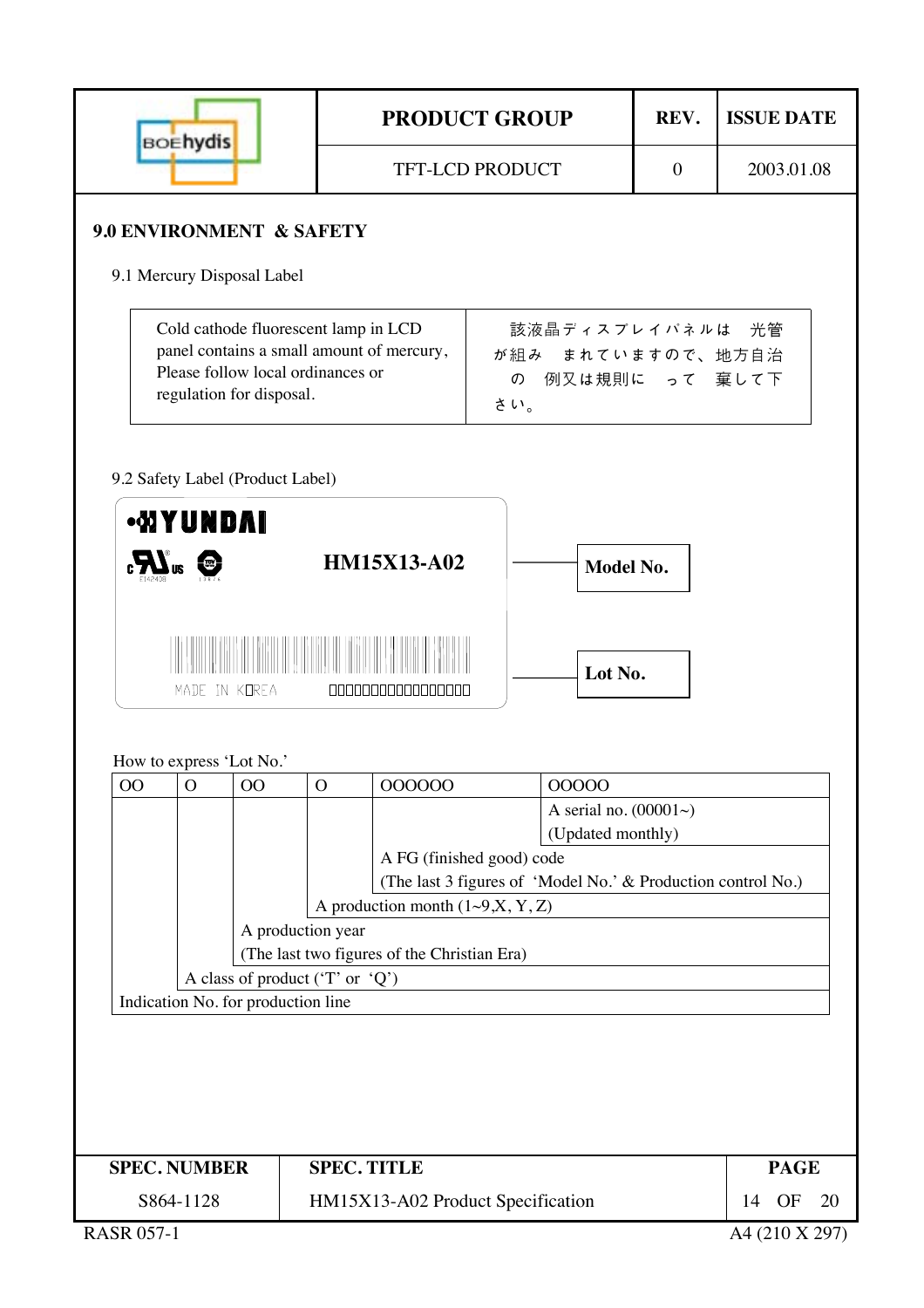| <b>BOEhydis</b>                                                                                                                                                                                                                                                                                           | <b>PRODUCT GROUP</b>                                                                                                                                                                                                                                                                                                                                                                                                                                                                                                                                                                                                                                                                                                                                                                                                                                                                                                                                                                                                                                                                                                                                                                                                                                                                                                                                                                                                                                                                                                                                                                                       | REV.             | <b>ISSUE DATE</b> |
|-----------------------------------------------------------------------------------------------------------------------------------------------------------------------------------------------------------------------------------------------------------------------------------------------------------|------------------------------------------------------------------------------------------------------------------------------------------------------------------------------------------------------------------------------------------------------------------------------------------------------------------------------------------------------------------------------------------------------------------------------------------------------------------------------------------------------------------------------------------------------------------------------------------------------------------------------------------------------------------------------------------------------------------------------------------------------------------------------------------------------------------------------------------------------------------------------------------------------------------------------------------------------------------------------------------------------------------------------------------------------------------------------------------------------------------------------------------------------------------------------------------------------------------------------------------------------------------------------------------------------------------------------------------------------------------------------------------------------------------------------------------------------------------------------------------------------------------------------------------------------------------------------------------------------------|------------------|-------------------|
|                                                                                                                                                                                                                                                                                                           | TFT-LCD PRODUCT                                                                                                                                                                                                                                                                                                                                                                                                                                                                                                                                                                                                                                                                                                                                                                                                                                                                                                                                                                                                                                                                                                                                                                                                                                                                                                                                                                                                                                                                                                                                                                                            | $\boldsymbol{0}$ | 2003.01.08        |
| 10.0 HANDLING & CAUTIONS                                                                                                                                                                                                                                                                                  |                                                                                                                                                                                                                                                                                                                                                                                                                                                                                                                                                                                                                                                                                                                                                                                                                                                                                                                                                                                                                                                                                                                                                                                                                                                                                                                                                                                                                                                                                                                                                                                                            |                  |                   |
| 10.1 Cautions when taking out the module<br>10.2 Cautions for handling the module<br>chemicals for cleaning.<br>10.3 Cautions for the operation<br>the LCD panel would be damaged.<br>damaged.<br>10.4 Cautions for the atmosphere<br>10.5 Cautions for the module characteristics<br>10.6 Other cautions | • Pick the pouch only, when taking out module from a shipping package.<br>• As the electrostatic discharges may break the LCD module, handle the LCD module with<br>care. Peel a protection sheet off from the LCD panel surface as slowly as possible.<br>• As the LCD panel and backlight element are made from fragile glass material, impulse and<br>pressure to the LCD module should be avoided.<br>• As the surface of the polarizer is very soft and easily scratched, use a soft dry cloth without<br>• Do not pull the interface connector in or out while the LCD module is operating.<br>• Put the module display side down on a flat horizontal plane.<br>• Handle connectors and cables with care.<br>• When the module is operating, do not lose synchronous signals. If these signals were lost,<br>• Obey the supply voltage sequence. If wrong sequence were applied, the module would be<br>• Dewdrop atmosphere should be avoided.<br>• Do not store and/or operate the LCD module in a high temperature and/or humidity<br>atmosphere. Storage in an electro-conductive polymer-packing pouch and under relatively<br>low temperature atmosphere is recommended.<br>• Do not apply fixed pattern data signal to the LCD module at product aging.<br>• Applying fixed pattern for a long time may cause image sticking.<br>• Do not disassemble and/or re-assemble LCD module.<br>• Do not re-adjust variable resistor or switch etc.<br>• When returning the module for repair or etc, please pack the module not to be broken. We<br>recommend using the original shipping packages. |                  |                   |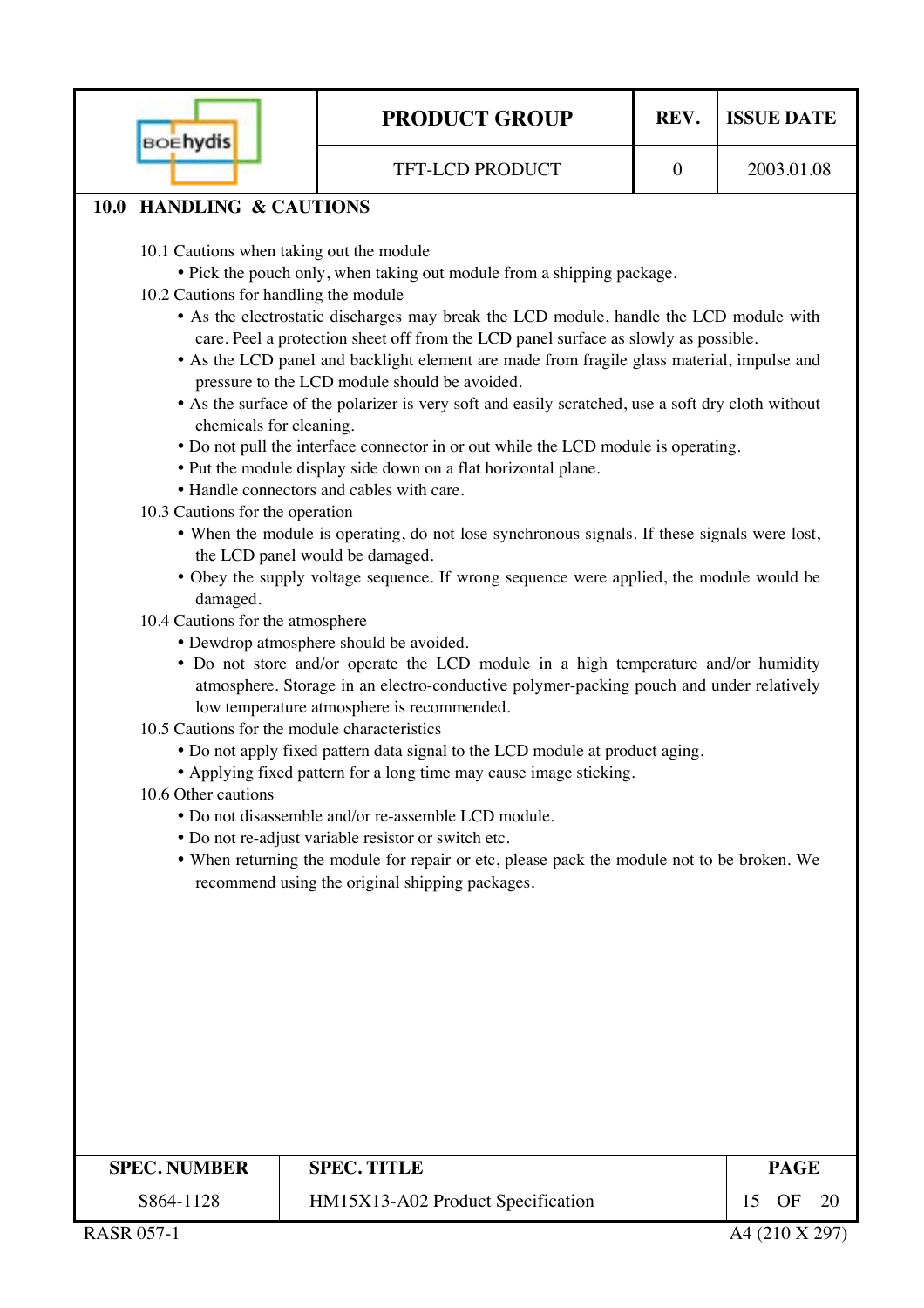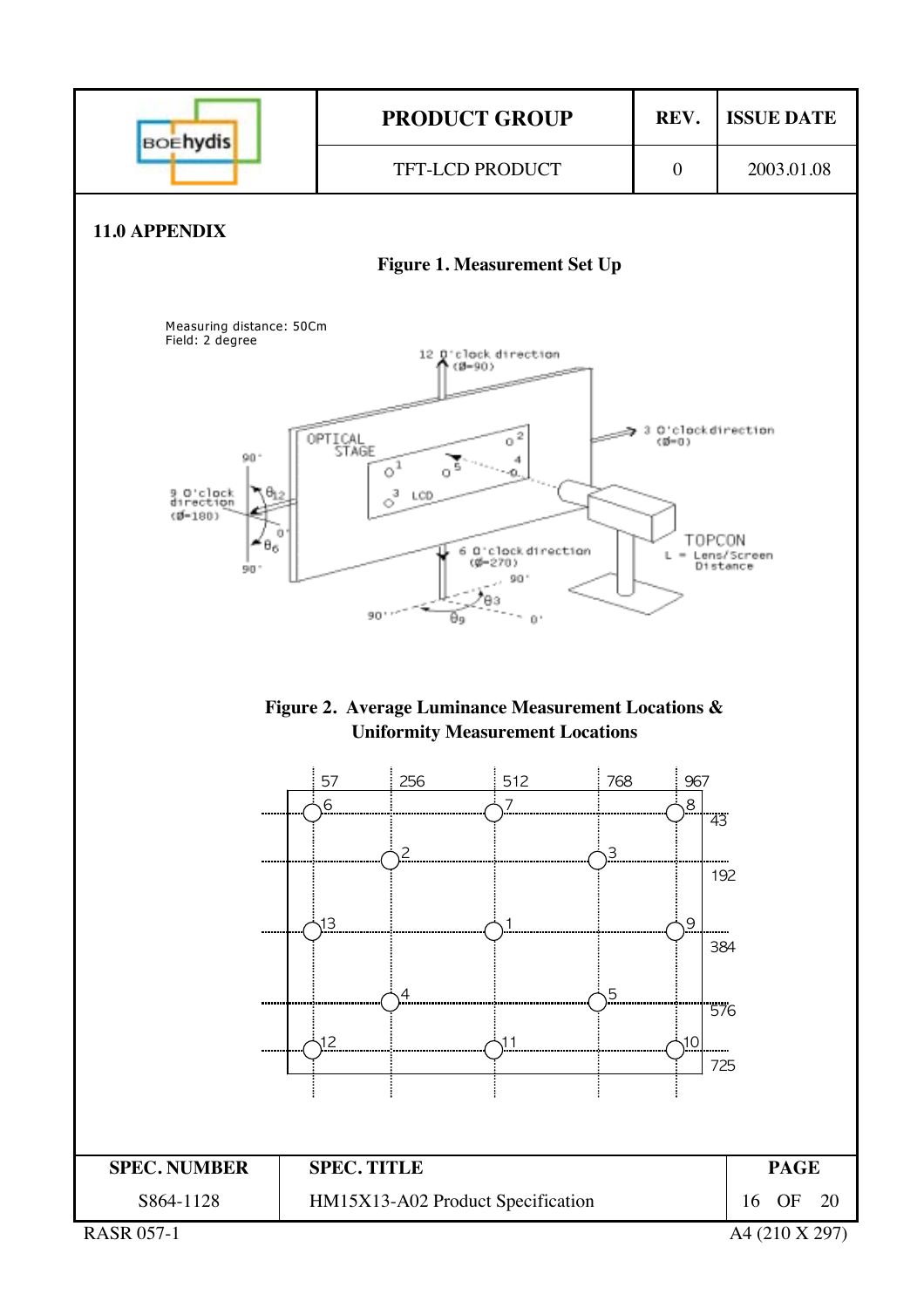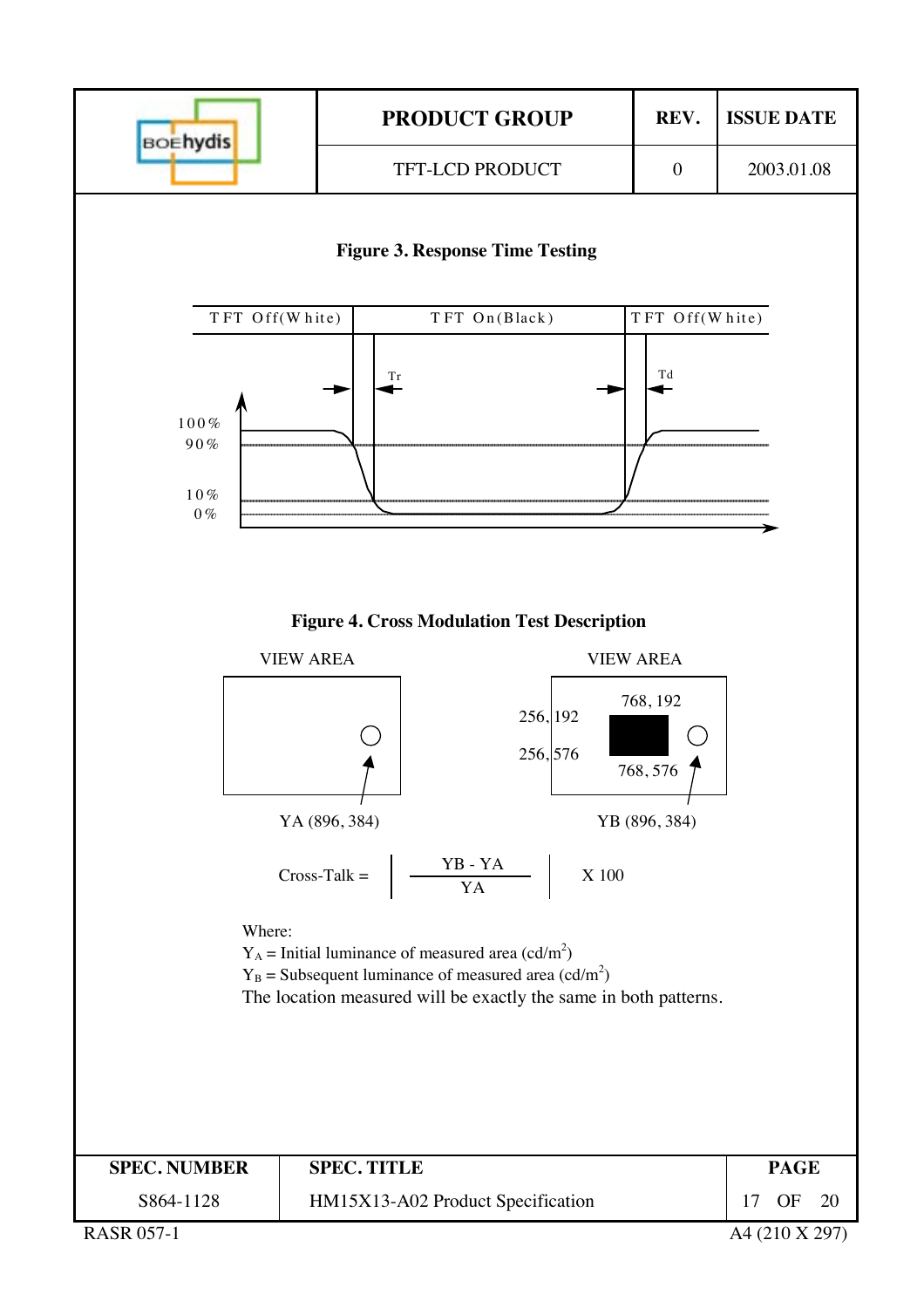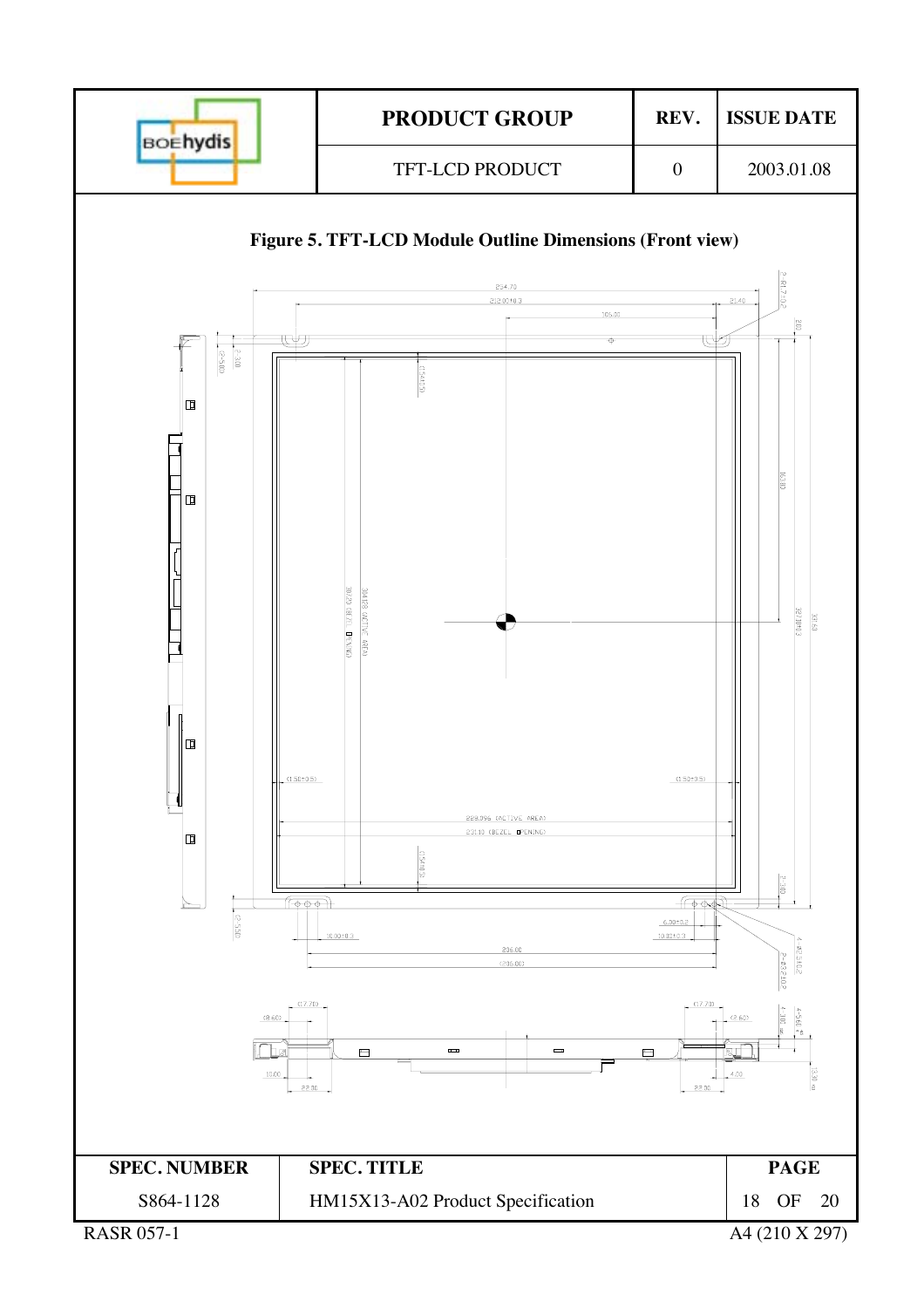